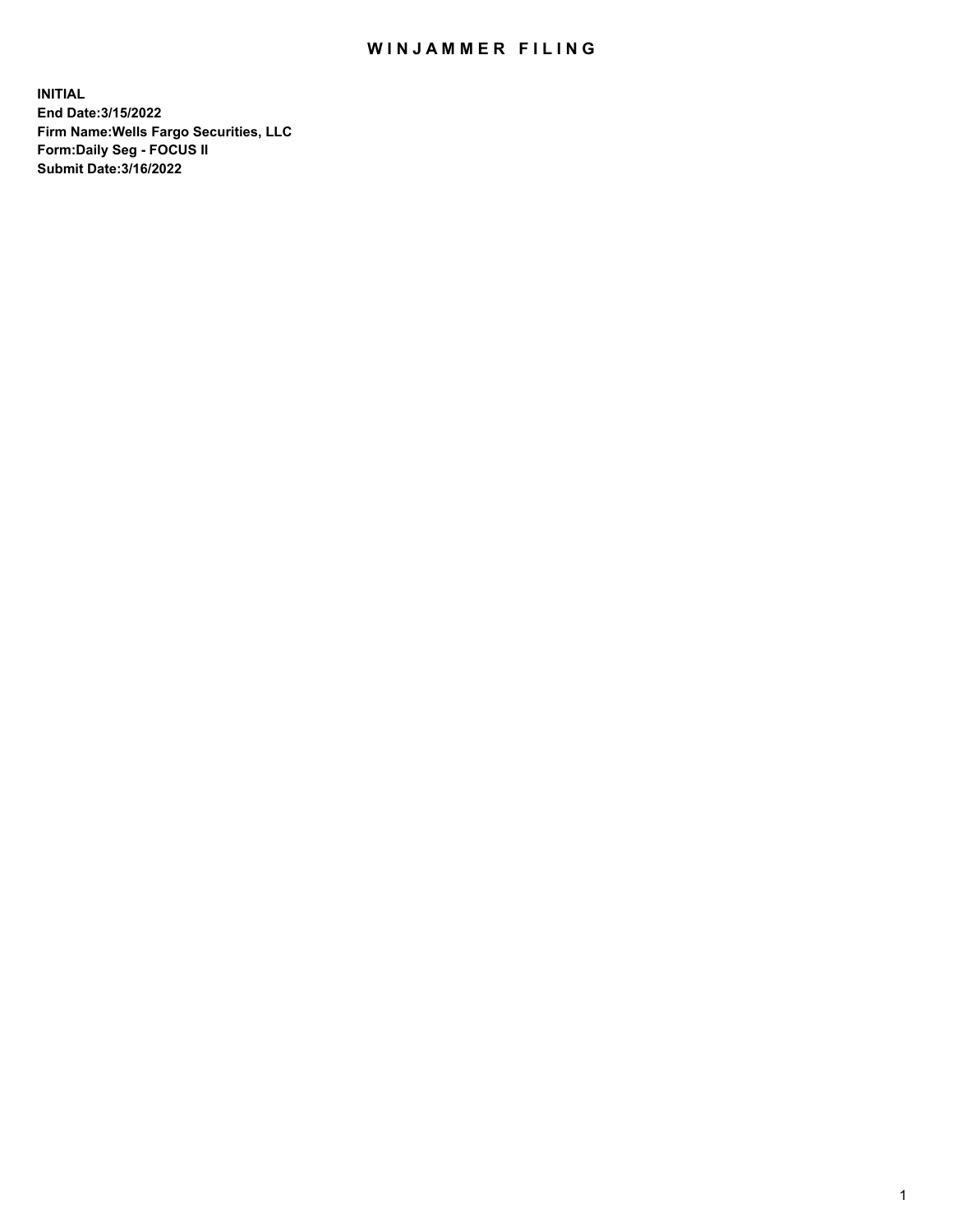**INITIAL End Date:3/15/2022 Firm Name:Wells Fargo Securities, LLC Form:Daily Seg - FOCUS II Submit Date:3/16/2022 Daily Segregation - Cover Page**

| Name of Company                                                                                                                                                                                                                                                                                                                | <b>Wells Fargo Securities LLC</b>                          |
|--------------------------------------------------------------------------------------------------------------------------------------------------------------------------------------------------------------------------------------------------------------------------------------------------------------------------------|------------------------------------------------------------|
| <b>Contact Name</b>                                                                                                                                                                                                                                                                                                            | <b>James Gnall</b>                                         |
| <b>Contact Phone Number</b>                                                                                                                                                                                                                                                                                                    | 917-699-6822                                               |
| <b>Contact Email Address</b>                                                                                                                                                                                                                                                                                                   | james.w.gnall@wellsfargo.com                               |
| FCM's Customer Segregated Funds Residual Interest Target (choose one):<br>a. Minimum dollar amount: ; or<br>b. Minimum percentage of customer segregated funds required:% ; or<br>c. Dollar amount range between: and; or<br>d. Percentage range of customer segregated funds required between:% and%.                         | 105,000,000<br><u>0</u><br><u>00</u><br>0 <sub>0</sub>     |
| FCM's Customer Secured Amount Funds Residual Interest Target (choose one):<br>a. Minimum dollar amount: ; or<br>b. Minimum percentage of customer secured funds required:% ; or<br>c. Dollar amount range between: and; or<br>d. Percentage range of customer secured funds required between: % and %.                         | 30,000,000<br><u>0</u><br>0 <sub>0</sub><br>0 <sub>0</sub> |
| FCM's Cleared Swaps Customer Collateral Residual Interest Target (choose one):<br>a. Minimum dollar amount: ; or<br>b. Minimum percentage of cleared swaps customer collateral required:% ; or<br>c. Dollar amount range between: and; or<br>d. Percentage range of cleared swaps customer collateral required between:% and%. | 355,000,000<br><u>0</u><br>0 Q<br><u>00</u>                |

Attach supporting documents CH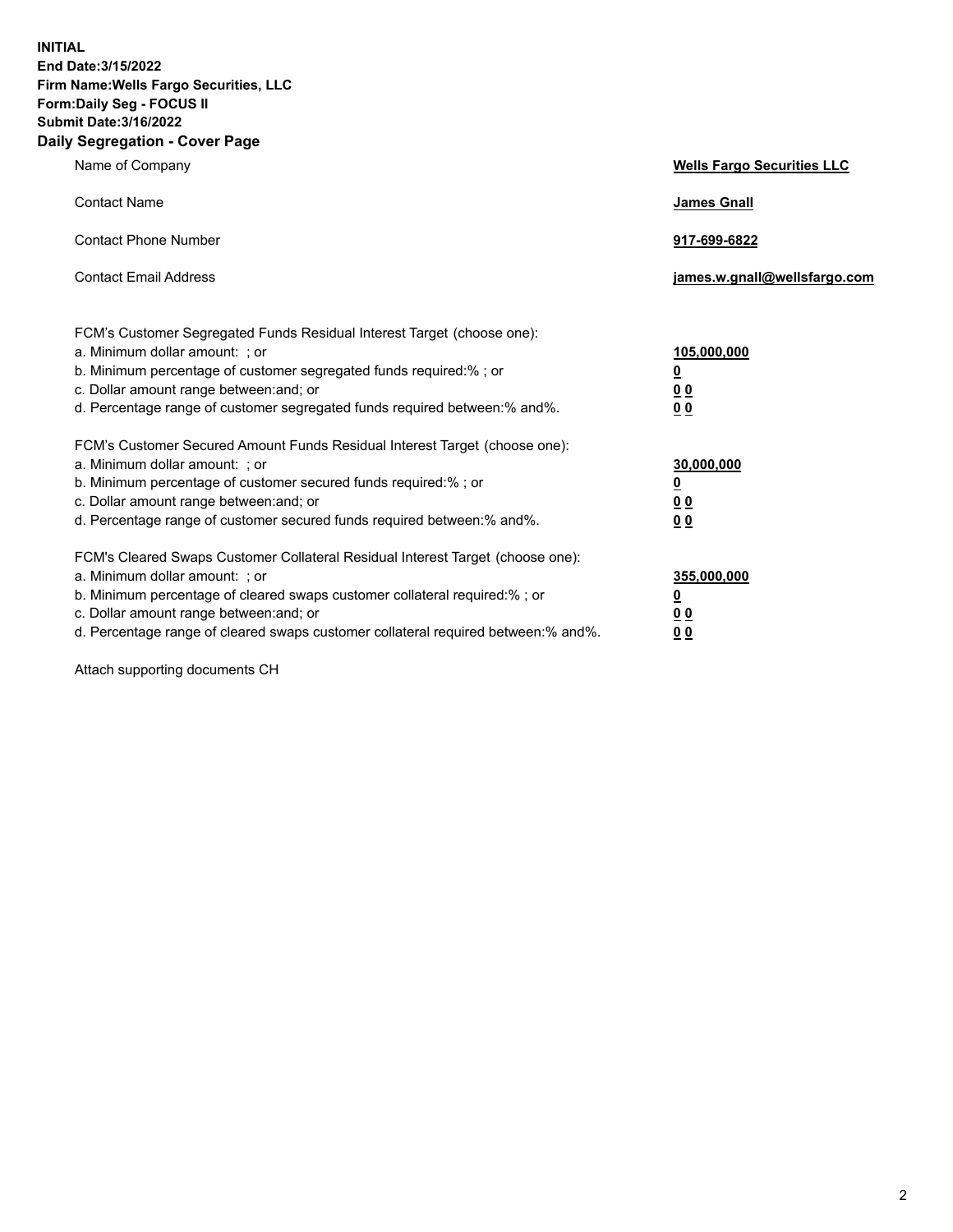**INITIAL End Date:3/15/2022 Firm Name:Wells Fargo Securities, LLC Form:Daily Seg - FOCUS II Submit Date:3/16/2022 Daily Segregation - Secured Amounts**

Foreign Futures and Foreign Options Secured Amounts Amount required to be set aside pursuant to law, rule or regulation of a foreign government or a rule of a self-regulatory organization authorized thereunder **0** [7305] 1. Net ledger balance - Foreign Futures and Foreign Option Trading - All Customers A. Cash **684,211,184** [7315] B. Securities (at market) **248,836,039** [7317] 2. Net unrealized profit (loss) in open futures contracts traded on a foreign board of trade **-161,165,526** [7325] 3. Exchange traded options a. Market value of open option contracts purchased on a foreign board of trade **19** [7335] b. Market value of open contracts granted (sold) on a foreign board of trade **-85,416** [7337] 4. Net equity (deficit) (add lines 1. 2. and 3.) **771,796,300** [7345] 5. Account liquidating to a deficit and account with a debit balances - gross amount **403,531** [7351] Less: amount offset by customer owned securities **-402,745** [7352] **786** [7354] 6. Amount required to be set aside as the secured amount - Net Liquidating Equity Method (add lines 4 and 5) **771,797,086** [7355] 7. Greater of amount required to be set aside pursuant to foreign jurisdiction (above) or line 6. **771,797,086** [7360] FUNDS DEPOSITED IN SEPARATE REGULATION 30.7 ACCOUNTS 1. Cash in banks A. Banks located in the United States **271,456,322** [7500] B. Other banks qualified under Regulation 30.7 **21,472,643** [7520] **292,928,965** [7530] 2. Securities A. In safekeeping with banks located in the United States **203,218,959** [7540] B. In safekeeping with other banks qualified under Regulation 30.7 **0** [7560] **203,218,959** [7570] 3. Equities with registered futures commission merchants A. Cash **28,090,003** [7580] B. Securities **45,617,080** [7590] C. Unrealized gain (loss) on open futures contracts **17,177,690** [7600] D. Value of long option contracts **20** [7610] E. Value of short option contracts **-85,416** [7615] **90,799,377** [7620] 4. Amounts held by clearing organizations of foreign boards of trade A. Cash **0** [7640] B. Securities **0** [7650] C. Amount due to (from) clearing organization - daily variation **0** [7660] D. Value of long option contracts **0** [7670] E. Value of short option contracts **0** [7675] **0** [7680] 5. Amounts held by members of foreign boards of trade A. Cash **484,430,439** [7700] B. Securities **0** [7710] C. Unrealized gain (loss) on open futures contracts **-171,306,025** [7720] D. Value of long option contracts **0** [7730] E. Value of short option contracts **0** [7735] **313,124,414** [7740] 6. Amounts with other depositories designated by a foreign board of trade **0** [7760] 7. Segregated funds on hand **0** [7765] 8. Total funds in separate section 30.7 accounts **900,071,715** [7770]

- 
- 9. Excess (deficiency) Set Aside for Secured Amount (subtract line 7 Secured Statement Page 1 from Line 8)
- 10. Management Target Amount for Excess funds in separate section 30.7 accounts **30,000,000** [7780]
- 11. Excess (deficiency) funds in separate 30.7 accounts over (under) Management Target **98,274,629** [7785]

**128,274,629** [7380]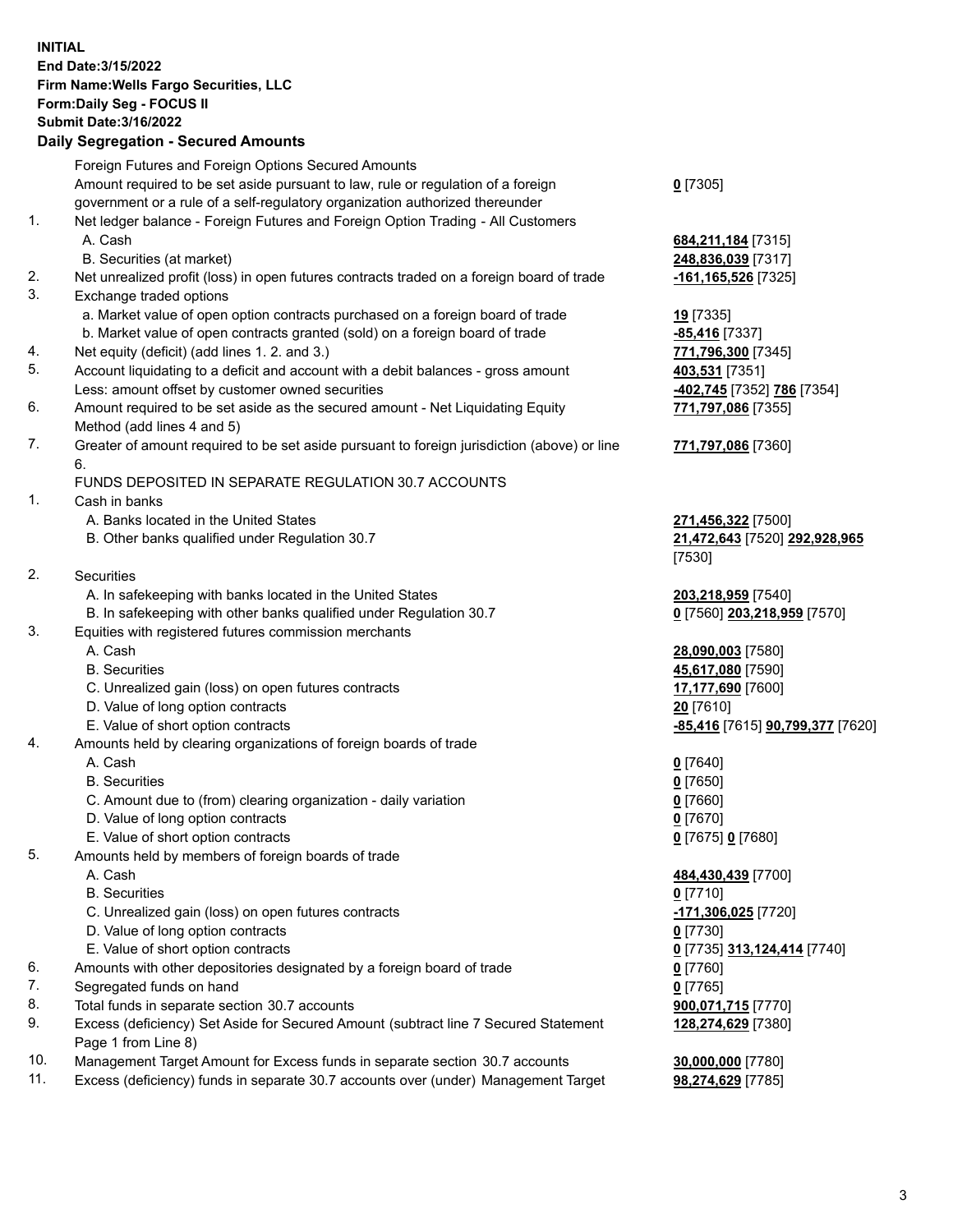**INITIAL End Date:3/15/2022 Firm Name:Wells Fargo Securities, LLC Form:Daily Seg - FOCUS II Submit Date:3/16/2022 Daily Segregation - Segregation Statement** SEGREGATION REQUIREMENTS(Section 4d(2) of the CEAct) 1. Net ledger balance A. Cash **3,690,399,917** [7010] B. Securities (at market) **2,021,016,116** [7020] 2. Net unrealized profit (loss) in open futures contracts traded on a contract market **-285,273,973** [7030] 3. Exchange traded options A. Add market value of open option contracts purchased on a contract market **2,042,482,287** [7032] B. Deduct market value of open option contracts granted (sold) on a contract market **-1,885,469,597** [7033] 4. Net equity (deficit) (add lines 1, 2 and 3) **5,583,154,750** [7040] 5. Accounts liquidating to a deficit and accounts with debit balances - gross amount **162,556,714** [7045] Less: amount offset by customer securities **-158,575,267** [7047] **3,981,447** [7050] 6. Amount required to be segregated (add lines 4 and 5) **5,587,136,197** [7060] FUNDS IN SEGREGATED ACCOUNTS 7. Deposited in segregated funds bank accounts A. Cash **63,560,526** [7070] B. Securities representing investments of customers' funds (at market) **625,441,523** [7080] C. Securities held for particular customers or option customers in lieu of cash (at market) **203,182,659** [7090] 8. Margins on deposit with derivatives clearing organizations of contract markets A. Cash **3,118,767,913** [7100] B. Securities representing investments of customers' funds (at market) **124,194,975** [7110] C. Securities held for particular customers or option customers in lieu of cash (at market) **1,817,833,457** [7120] 9. Net settlement from (to) derivatives clearing organizations of contract markets **79,809,431** [7130] 10. Exchange traded options A. Value of open long option contracts **2,042,482,287** [7132] B. Value of open short option contracts **-1,885,469,597** [7133] 11. Net equities with other FCMs A. Net liquidating equity **0** [7140] B. Securities representing investments of customers' funds (at market) **0** [7160] C. Securities held for particular customers or option customers in lieu of cash (at market) **0** [7170] 12. Segregated funds on hand **0** [7150] 13. Total amount in segregation (add lines 7 through 12) **6,189,803,174** [7180] 14. Excess (deficiency) funds in segregation (subtract line 6 from line 13) **602,666,977** [7190]

- 15. Management Target Amount for Excess funds in segregation **105,000,000** [7194]
- 16. Excess (deficiency) funds in segregation over (under) Management Target Amount
	- Excess

**497,666,977** [7198]